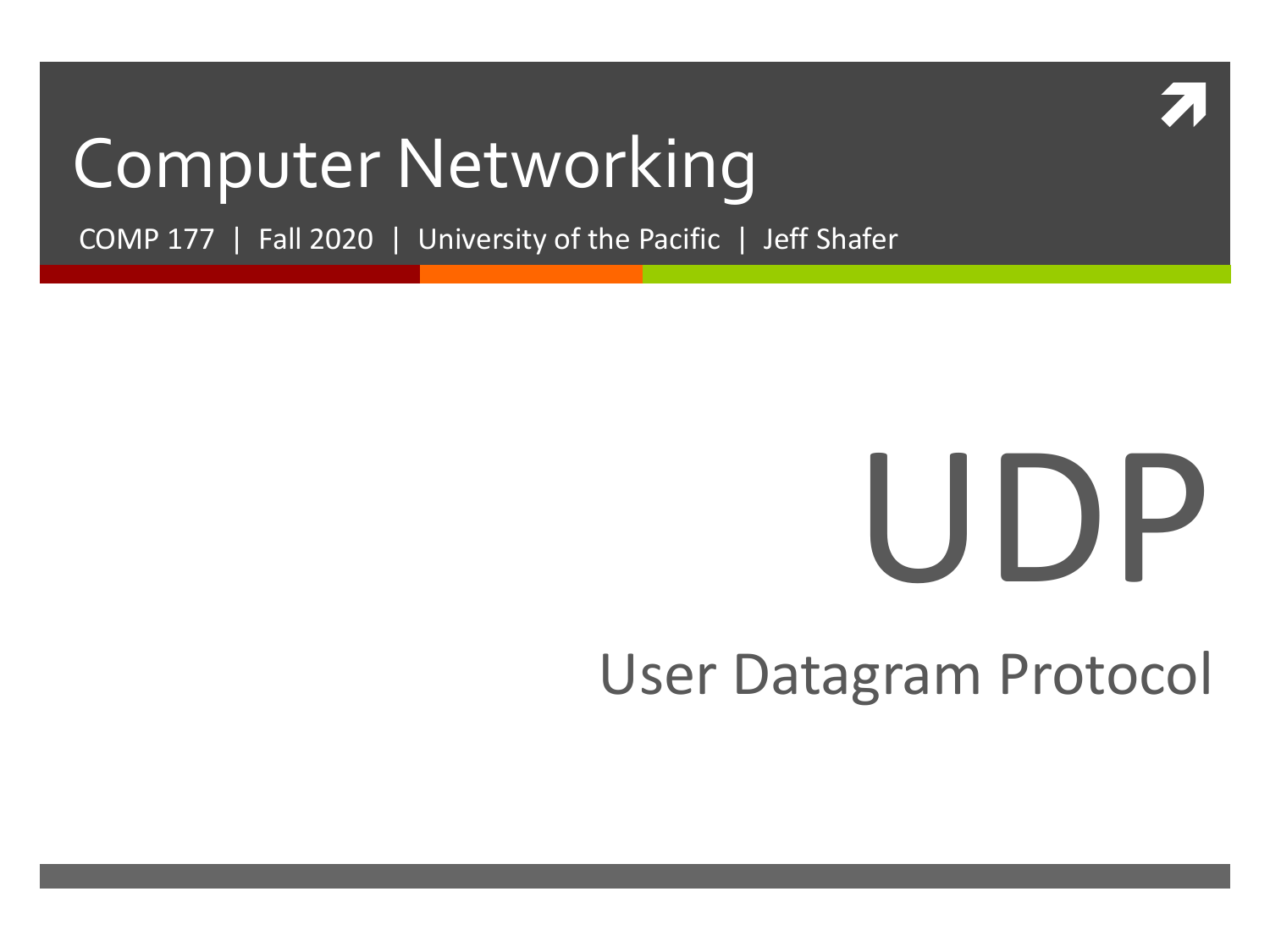### Recap

#### **Past Topics**

- Overview of networking and  $\overline{\phantom{a}}$ layered architecture
- Wireshark packet sniffer and 7 Scapy packet manipulation
- Wired LAN, Wireless LANs, 7 **VLANS**
- IPv4, IPv6 ARP, ICMP 7
- **DHCP** 2

### **Today's Topics**

Transport layer protocols:  $\overline{\phantom{a}}$ **UDP**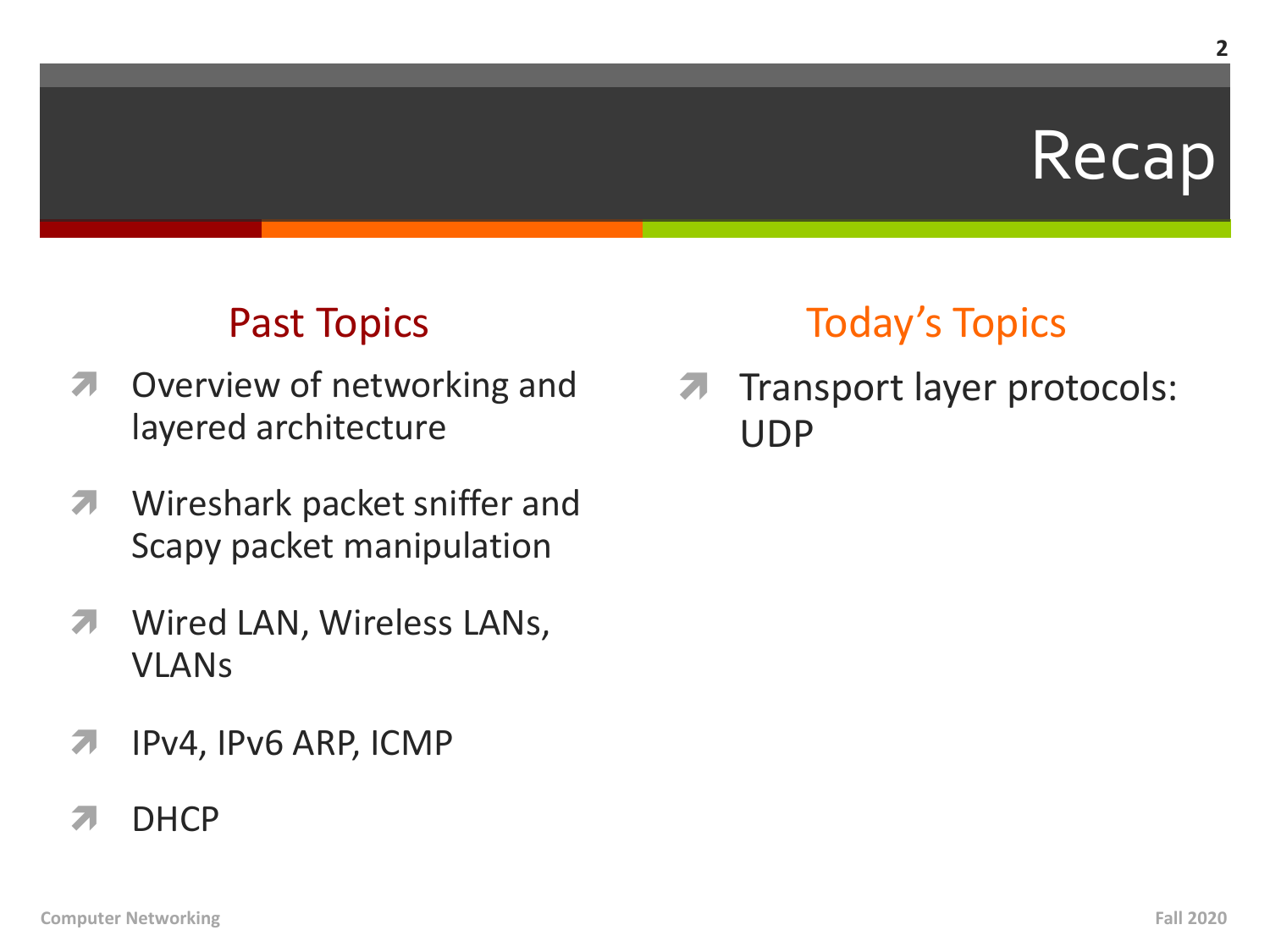

| Application     |   |
|-----------------|---|
| Transport       | í |
| Network         |   |
| Data Link       |   |
| <b>Physical</b> |   |
|                 |   |

- **Application Layer** 7
- **Transport Layer** 7
- Network Layer "End to End Packet 7 Transfer"
	- **A** Global network: IPv4, IPv6
- Data Link "Transfer between Neighbors" 7 7 LAN: Ethernet, WiFi, ...
- Physical layer "Bits on a Wire" 7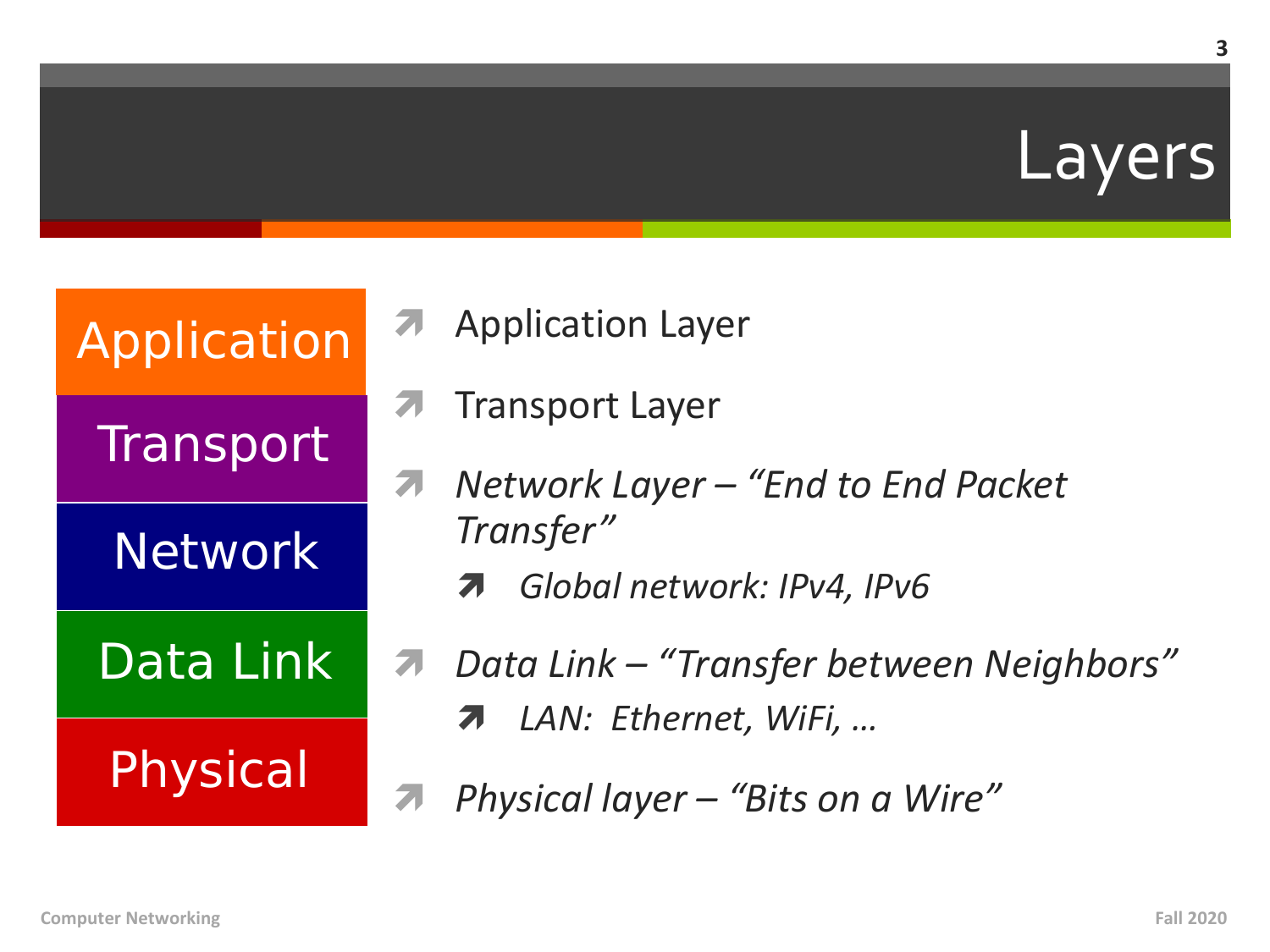# Transport Layer

| Application |
|-------------|
| Transport   |
| Network     |
| Data Link   |
| Physical    |

- *A* The *Network layer* is used to route packets through the network of routers to the ultimate destination machine (IPv4, IPv6)
- *A* The *Transport layer* uses the service of the network layer to provide end-to-end communication between **two processes** on **two (remote) hosts**.
- $\lambda$  Unlike protocols that we have studied so far, transport layer (and application layer) protocols are only used in *hosts*
	- **7** Network layer protocols are used in routers and hosts
	- $\lambda$  Link layer protocols are used in switches, routers, and hosts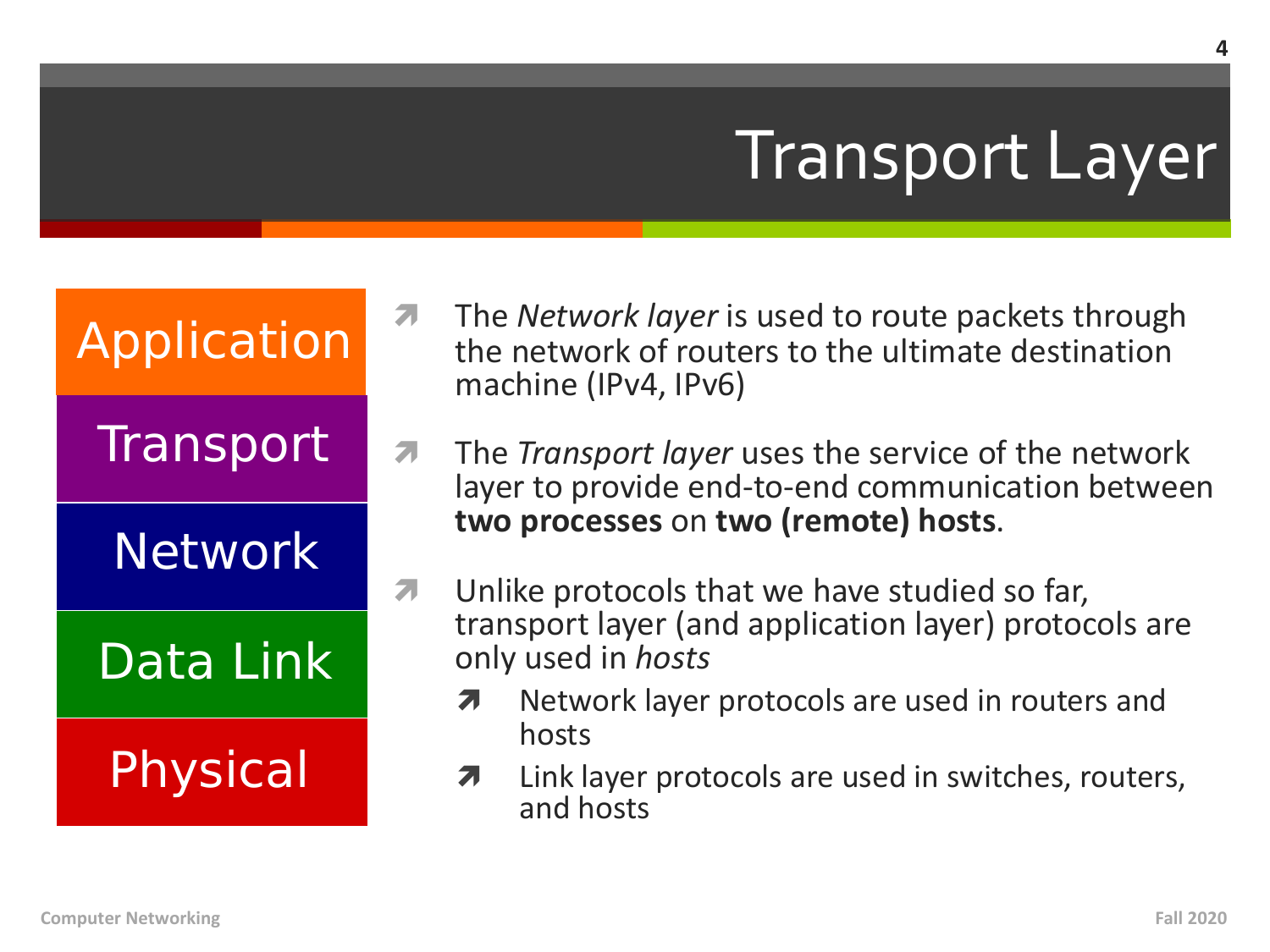# **Transport Layer Ports**

- Each process that is accessible through the network is 7 identified by a port number
	- *Transport layer ports are different than physical ports for* Я network interfaces on switches, routers and host machines.
- Transport layer ports are assigned to processes by the 7 operating system
- Port numbers can be used to refer to processes within a 7 machine
- 7 To identify a remote process, two pieces of information are needed:
	- IP address of the remote machine Л.
	- Port number associated with the process 7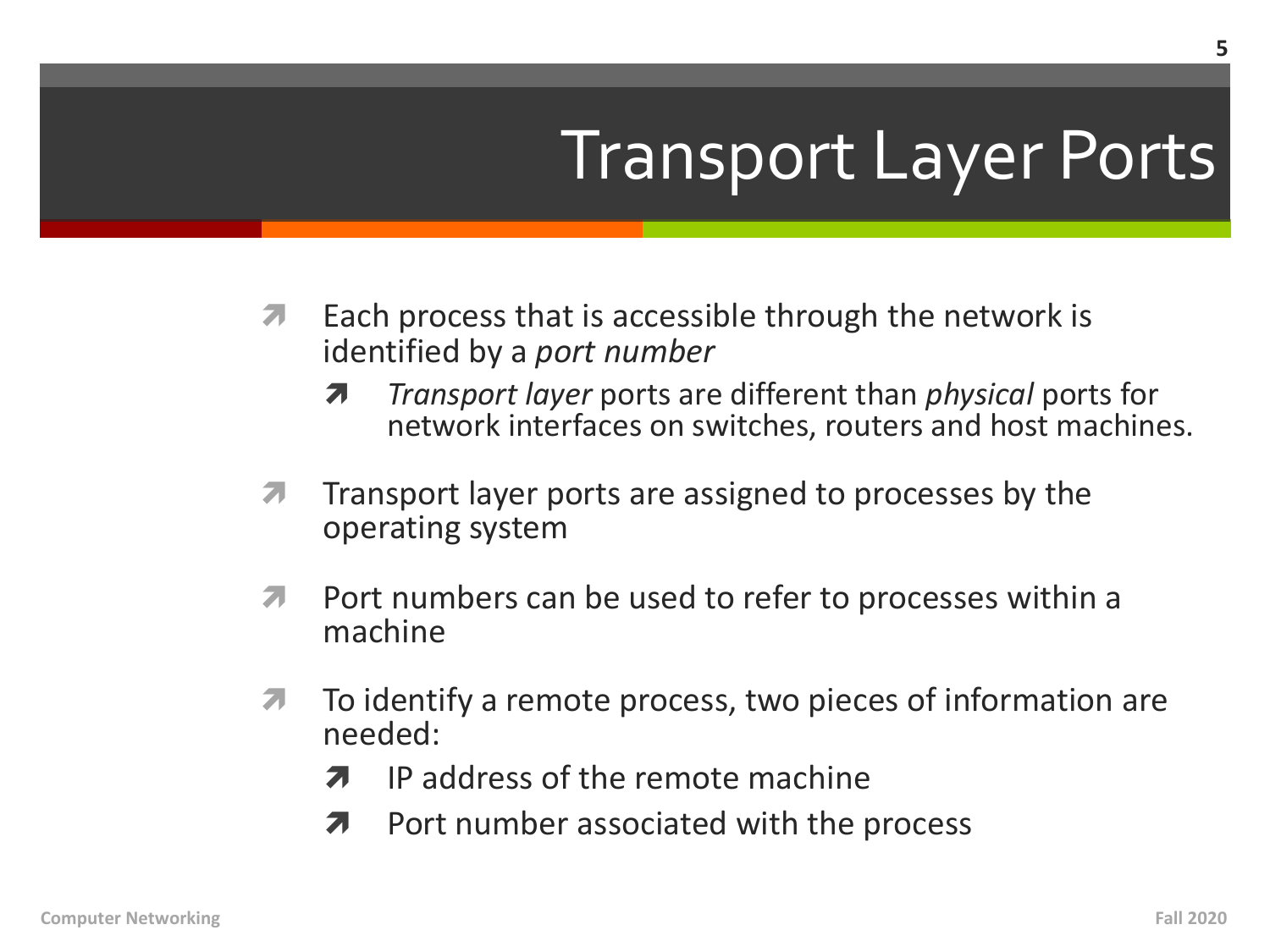# **Transport Layer Services**

- A transport layer service may provide the following to applications: 7
- **Reliability:** Reliable data transfer consists of three components: 7
	- Л Protection against data loss
	- 7 Protection against out-of-order transmission and receipt of packets
	- $\overline{\mathbf{z}}$ Protection against bit errors (bit flips)
- **Connection orientation:** has two phases  $\overline{\mathbf{z}}$ 
	- Before two processes start to communicate, transport layer may Я establish a connection between the processes
	- 7 After two processes communicate, transport layer may tear down the connection between the processes
- 7 **Stream orientation:** Transport layer may treat application data as a stream of bytes, divided into appropriate-size packets.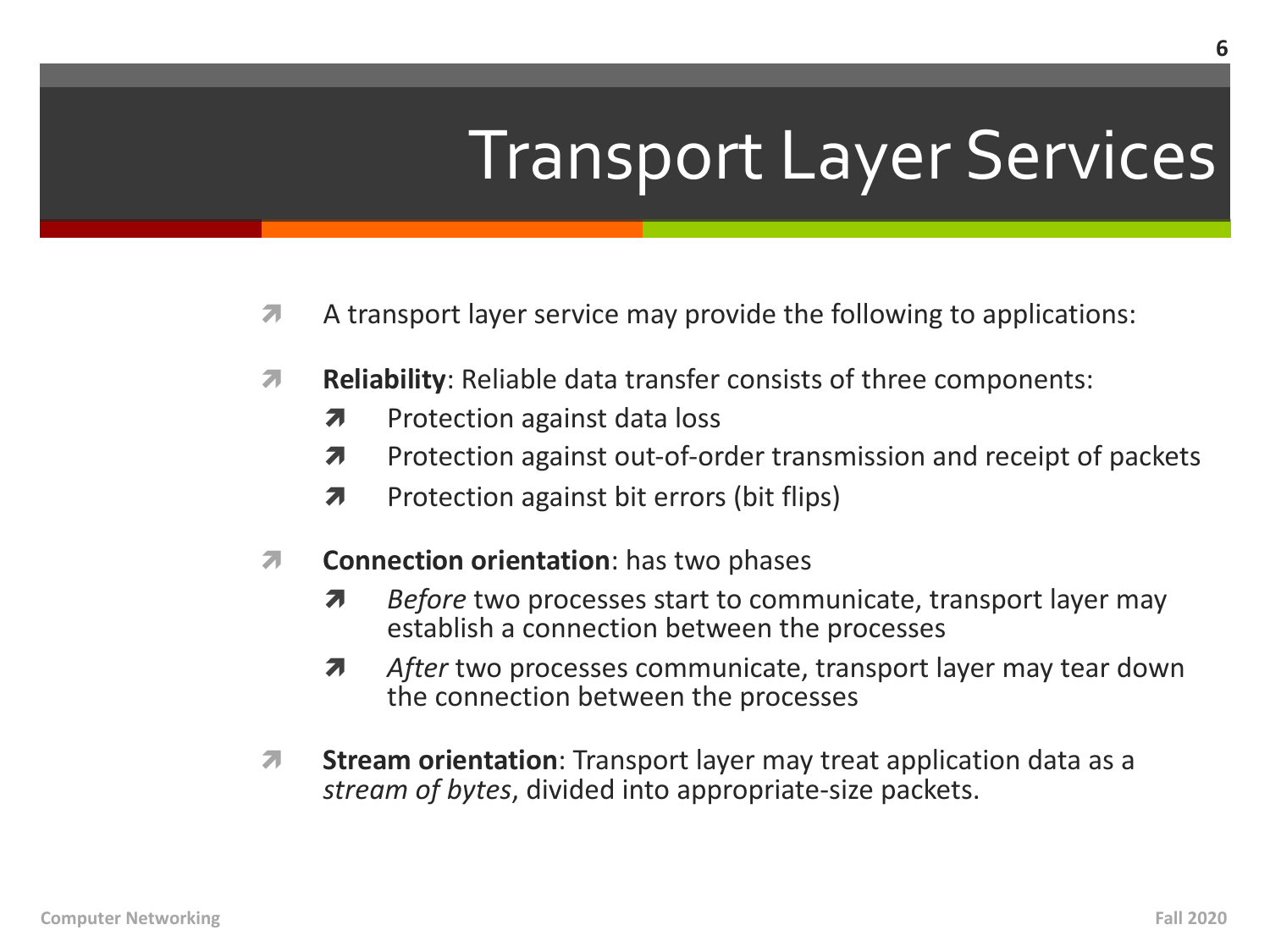# Transport Layer Services

- A transport layer service may provide the following to applications:
- *A* Port numbers: used to identify the application instances (processes) at the two ends, at runtime
- $\lambda$  **Congestion control**: mechanisms to avoid flooding intermediary nodes (between the two end systems) with packets during the communication
- *A* Flow control: Transport layer service may provide mechanisms to avoid flooding the other end host, with packets, during the communication.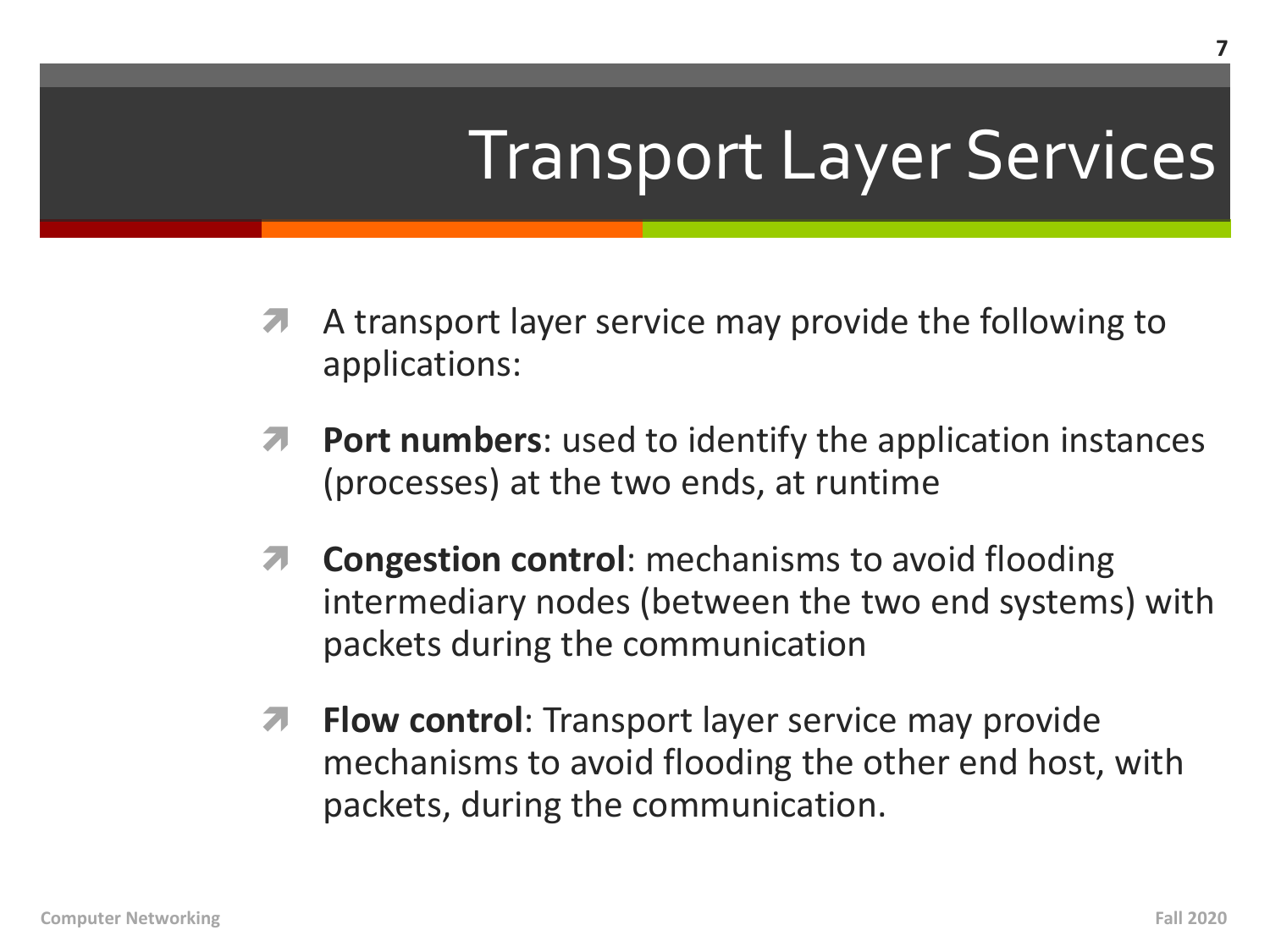# User Datagram Protocol (UDP)

- User Datagram Protocol (UDP) is one the two prominent transport layer protocols in the Internet
	- The other protocol is TCP
- 7 UDP is an "almost null" protocol:
	- Provides a very basic service model to the applications 7
	- Everything from IP layer (best effort), plus Л.
		- Identification of bit errors 21
		- **T** Process identification by port numbers
- UDP is a best-effort protocol
- In contrast, TCP provides all of the discussed services! 71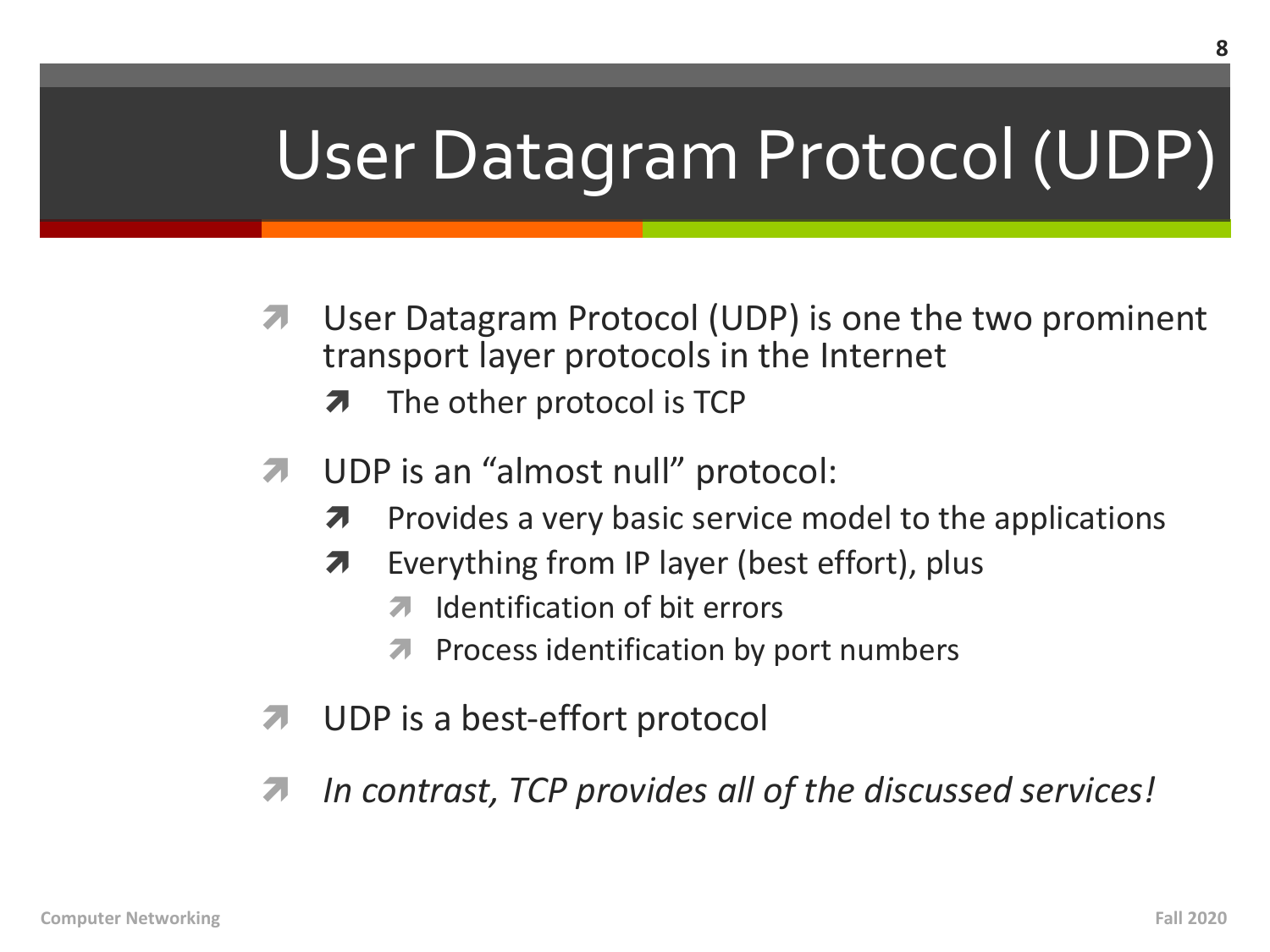# **UDP Applications**

- 7 Numerous applications use UDP rather than TCP, despite its limited service model. Why?
	- UDP is light and fast! 7
- Two major use cases for UDP: 7
	- Application communicates small messages in an infrequent 7 manner
		- The application itself can handle unreliable data transmission by 71 retransmitting the packets
	- Application is *loss-tolerant* and can handle packet loss (to 7 some extent)
		- **1** Video and audio streaming applications can tolerate a few glitches!
		- In general, UDP is appropriate for real-time transport, e.g., 7 audio, video, real-time games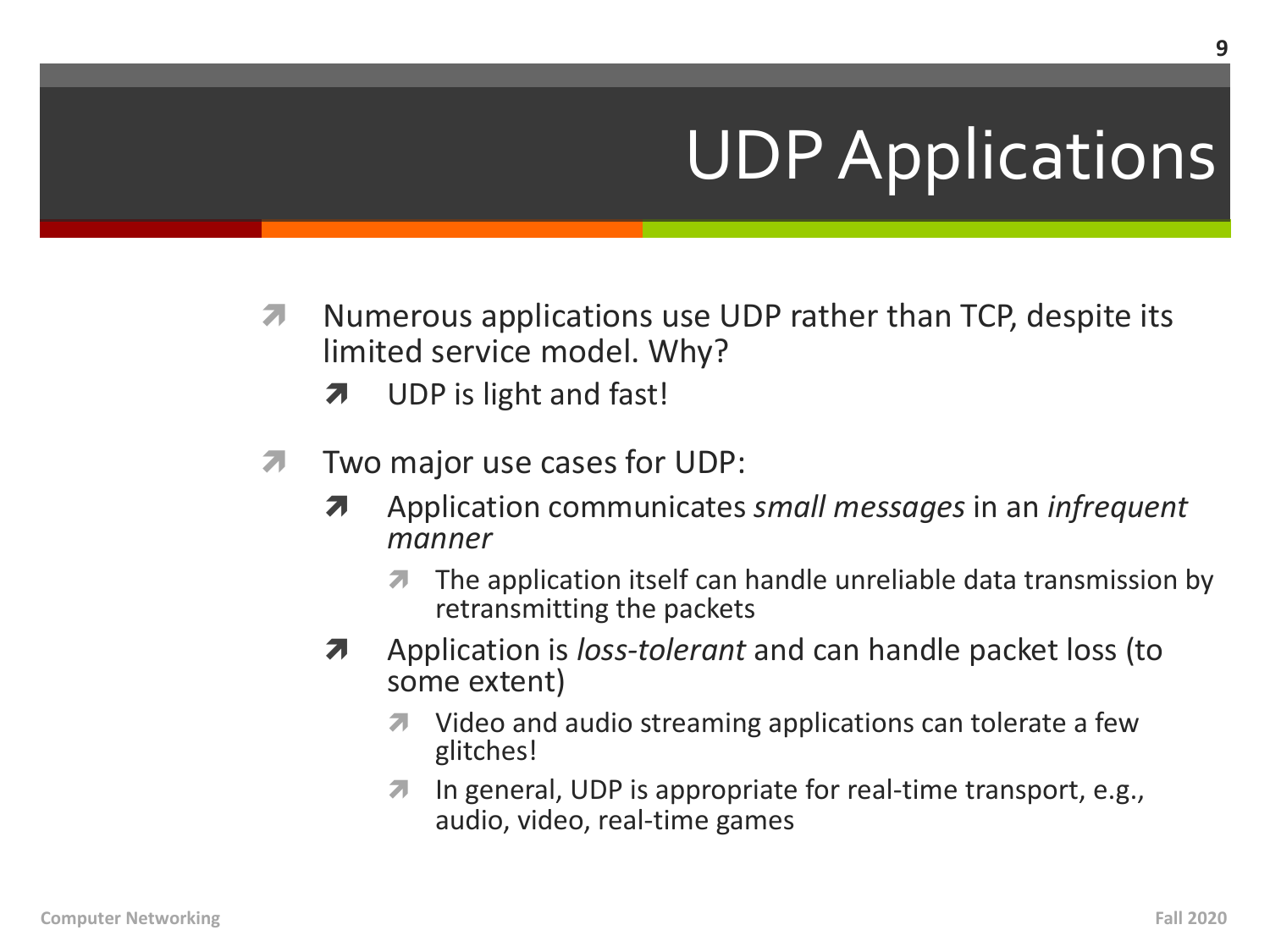# **UDP Unreliability**

- $\overline{\mathbf{z}}$ UDP does not provide a reliable mechanism to transport packets from one process to another
- If an application uses UDP as its transport layer protocol 7
	- 7 There is no guarantee that packets of that application will be delivered to the destination process
	- There is no guarantee that the packets will be delivered to the 7 destination process in the same order that the sender process has sent them
	- $\overline{\boldsymbol{\pi}}$ There is no guarantee that the bits of the packets will be correctly transmitted to the destination process.
- For the first two challenges, there are no mechanisms in UDP 7
- For the final challenge there is a rather weak mechanism that is 7 usually disabled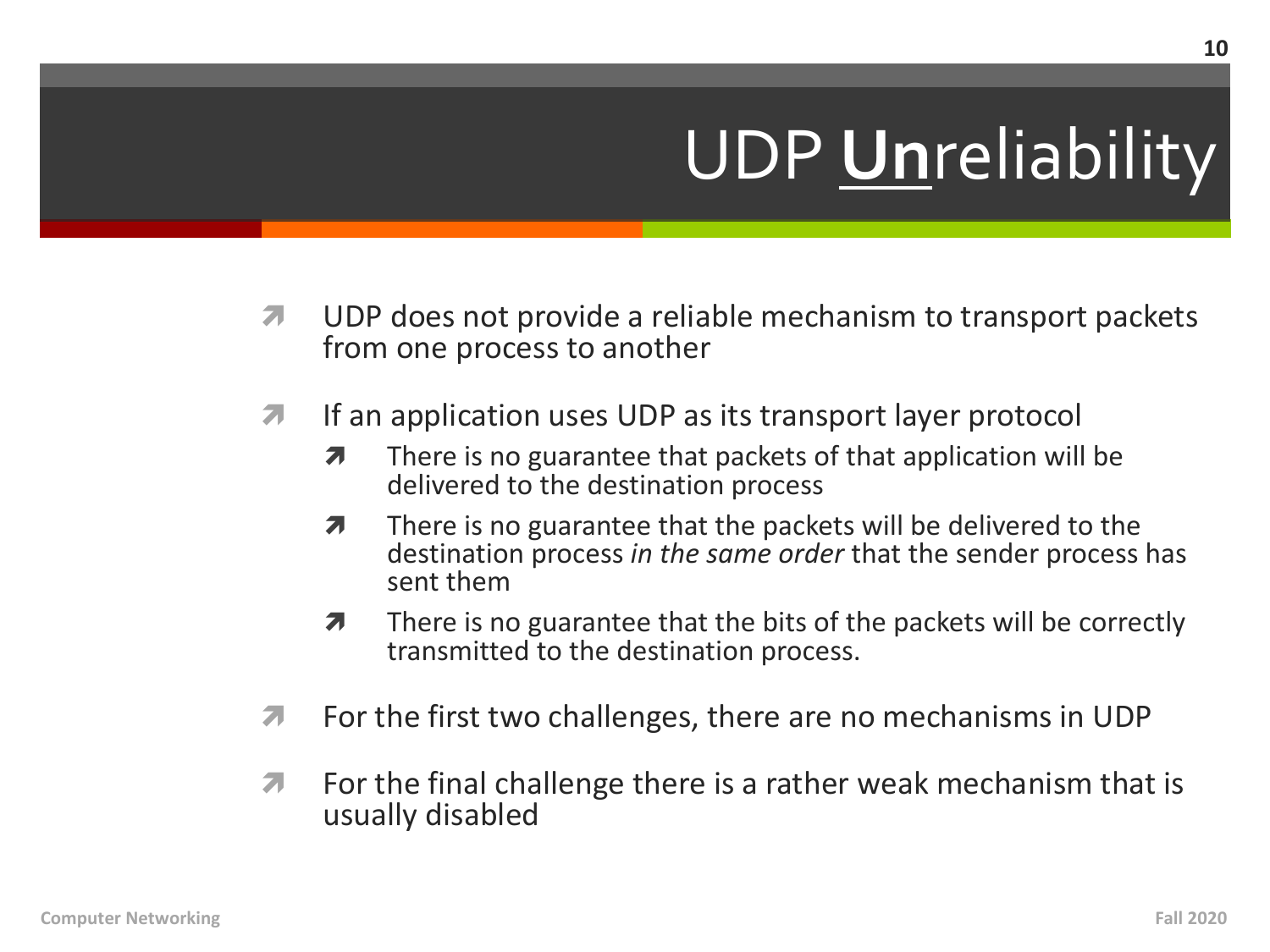# **UDP Unreliability**

- In reliable data transfer,  $\overline{\mathbf{z}}$ 
	- When a packet is lost, the following packets that are 7 received should be buffered temporarily
	- Buffering gives time for the lost packet to be identified by 7 the sender and retransmitted.
	- Upon receiving the lost packet, the destination transport 7 layer builds up the full message and hands it to the upper layer application
	- This process is time consuming! 7
- UDP does not buffer packets 7
	- As soon as a packet arrives, the payload is sent to the upper 7 layer application
	- Good for *loss-tolerant* and *delay-intolerant* applications! 71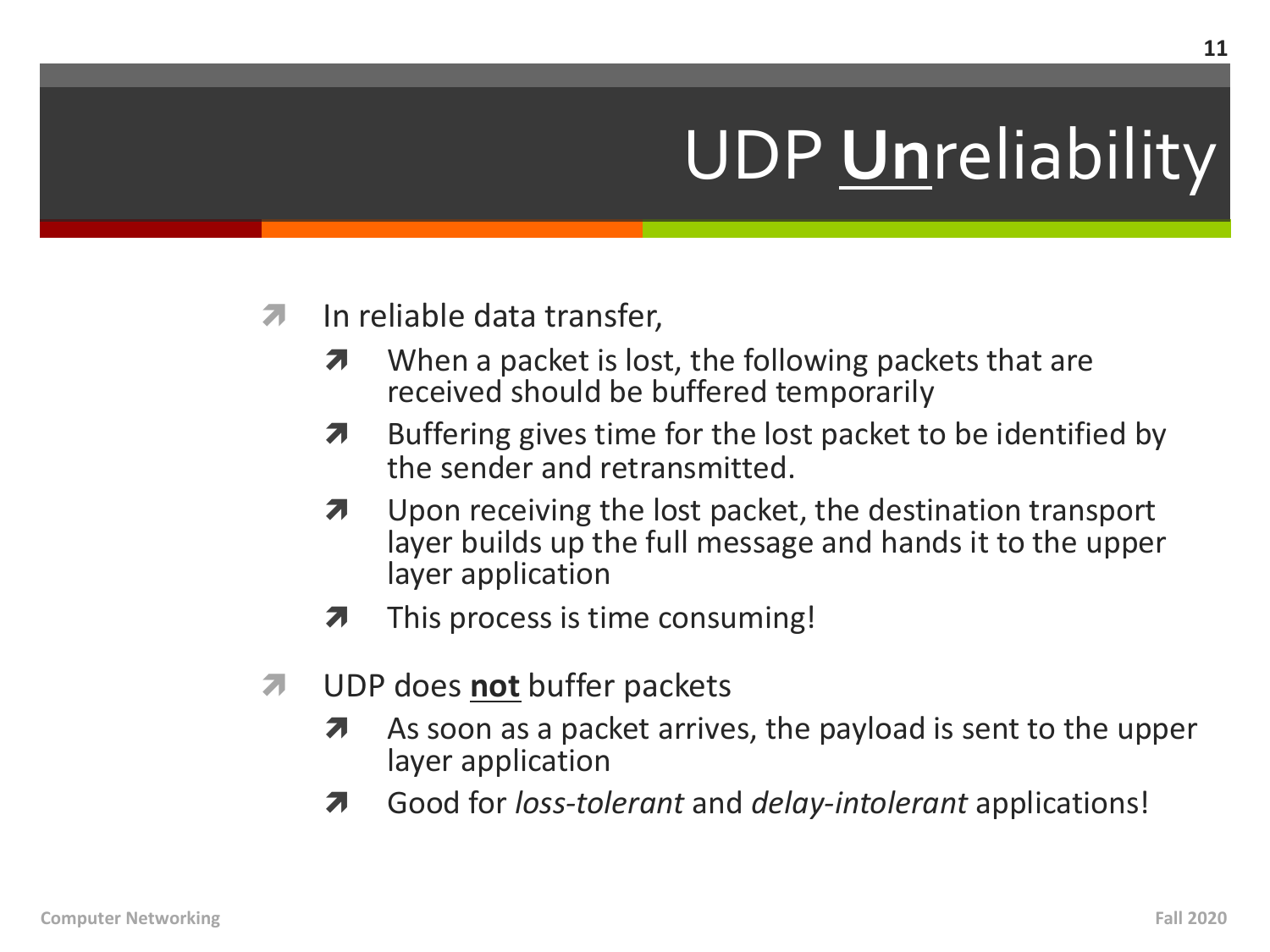# UDP Connectionless Service

#### $\pi$  UDP is **not** a connection-oriented service

- **7** Connectionless service
- $\lambda$  UDP does not establish a connection between the two end processes before those processes begin to transmit data
- $\lambda$  UDP does not close a connection between the two end processes after those processes finish transmitting data to each other
- As long as a process has opened a UDP port on a host, any process can send/receive packets from/to that process, without negotiation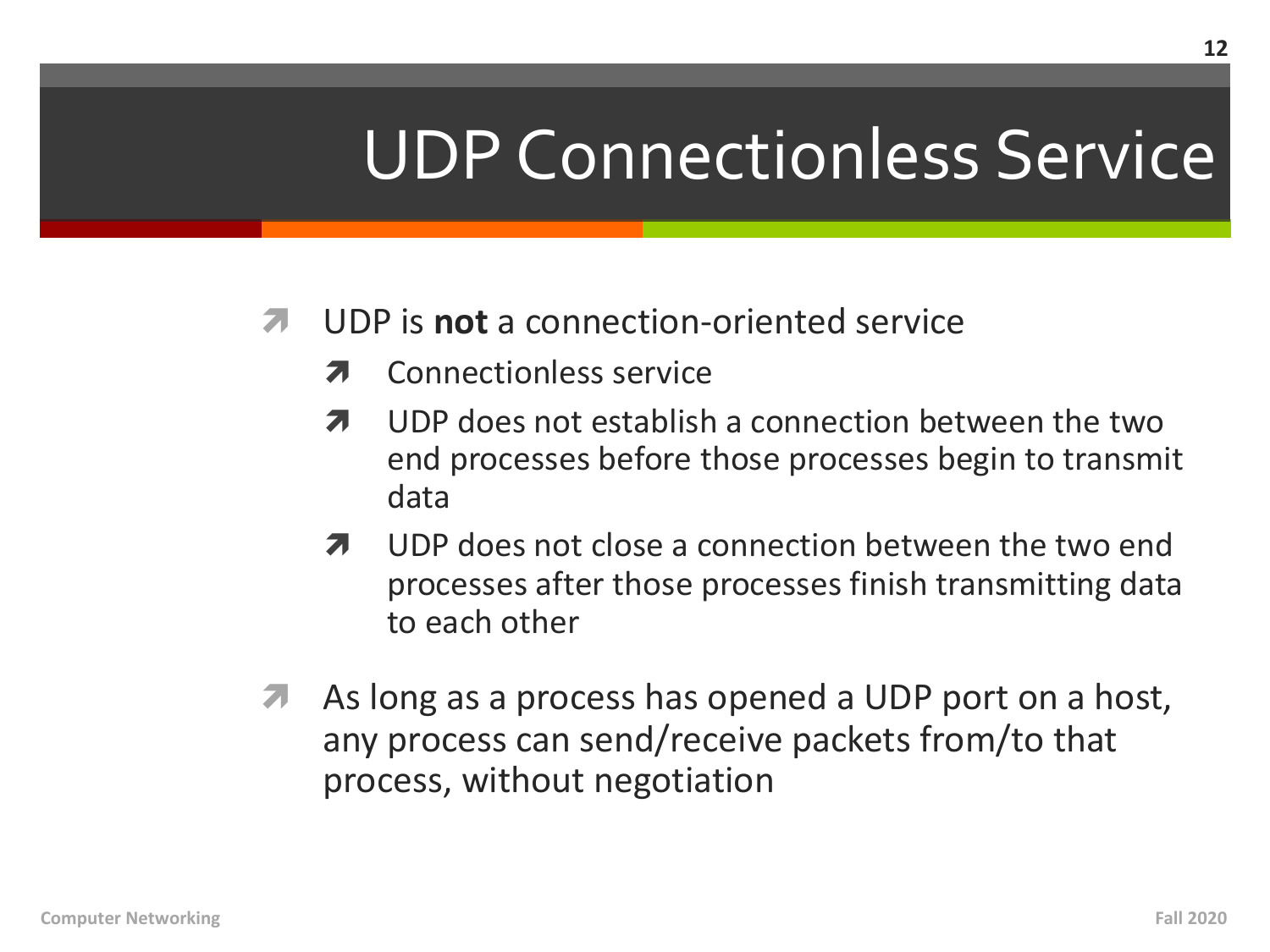# Congestion Control and Flow Control

- ì UDP does not provide *congestion control*
	- **7** UDP packets can be dropped due to buffer overflows in the intervening routers in the path
- ì UDP does not provide *flow control*
	- **7** UDP packets can be dropped due to buffer overflow at the destination host
- *A* UDP cannot identify when packets are dropped (whether in a router or the final host) due to unreliable data transmission service model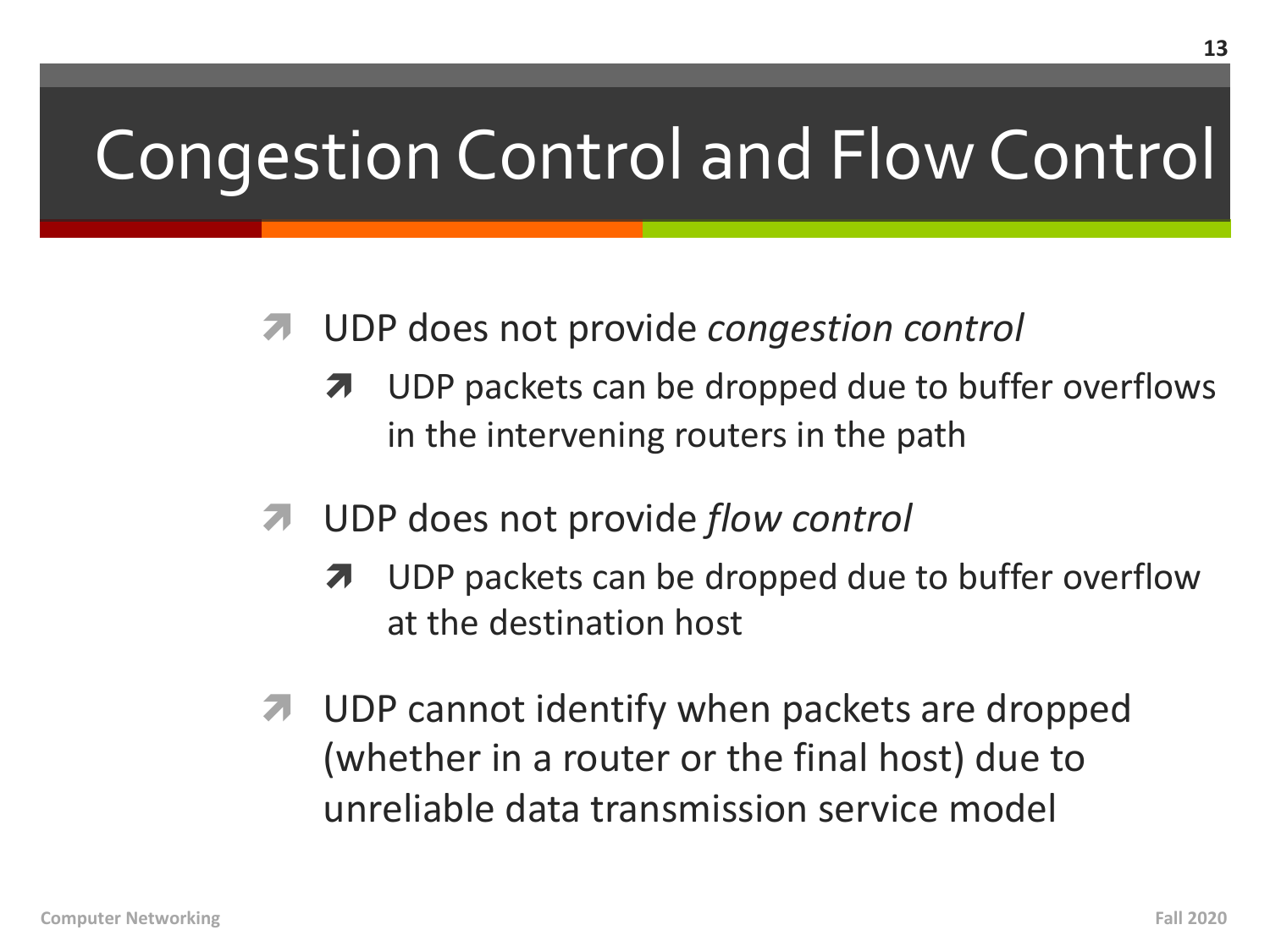# UDP Header Format

| Source Port | <b>Destination Port</b> |
|-------------|-------------------------|
| Length      | Data Checksum           |

- *A* Source Port (16 bits): The port number assigned to the sender process in the sender host
- *A* Destination Port (16 bits): The port number assigned to the receiver process in the destination host
	- $\lambda$  There are 2<sup>16</sup> = 65536 ports available on the source and destination hosts, i.e., port numbers 0 to 65535
	- **7** In other words, theoretically 65536 simultaneous processes can be executed on a given host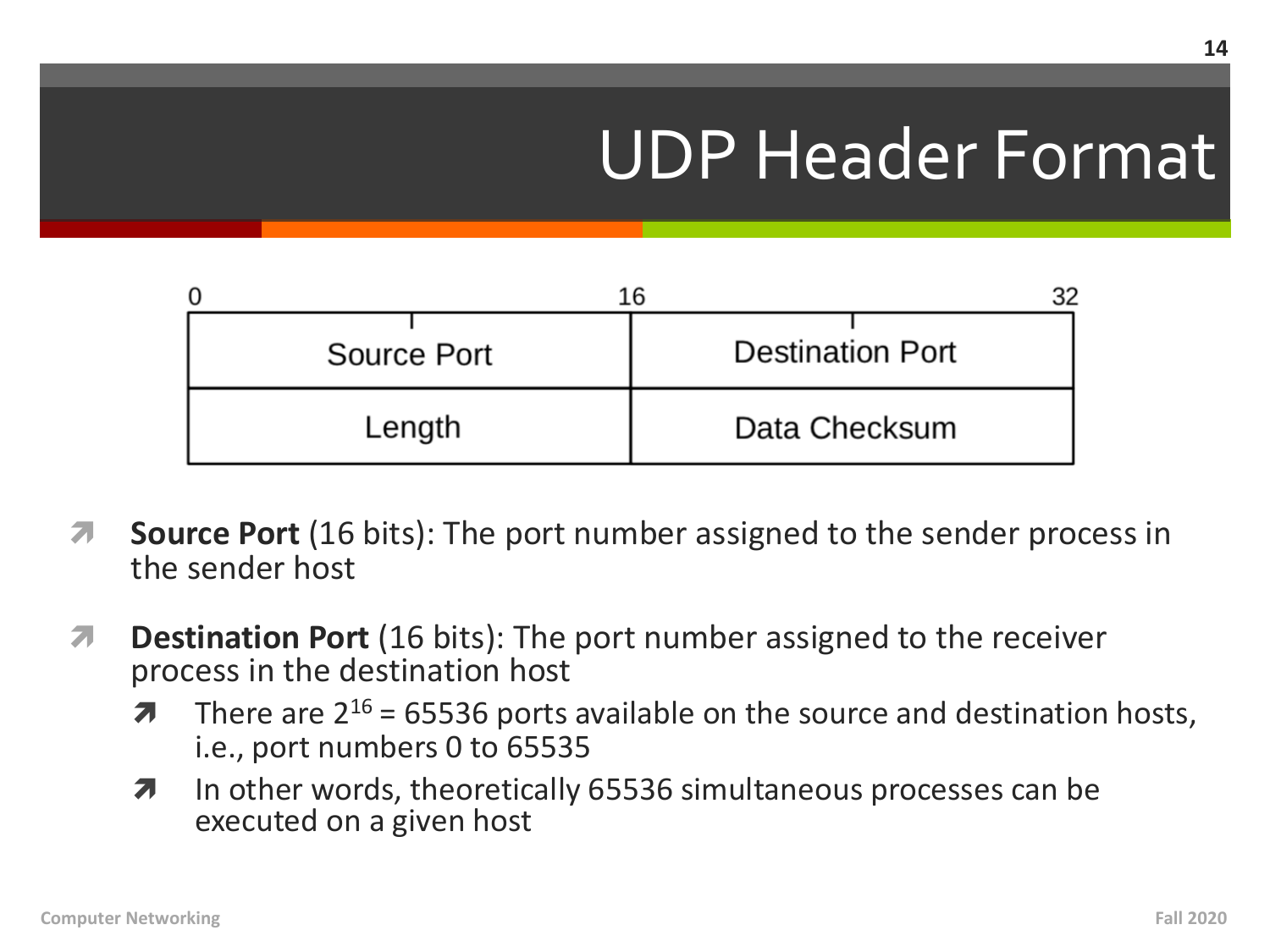# UDP Header Format

| Source Port | <b>Destination Port</b> |
|-------------|-------------------------|
| Length      | Data Checksum           |

- *A* Length (16 bits): Size of the full UDP datagram in bytes
	- **7** 65535 bytes (64KB) is the max size for a UDP packet
- *A* Data checksum (16 bits): Internet checksum used for the identification of bit flips in the UDP datagram (header + payload)
	- **7** Same algorithm used in IPv4 to identify bit errors in the IP header
	- $\lambda$  Rather weak mechanism to identify bit errors. There could be numerous cases where bits are flipped but are not identifiable by checksum
	- $\lambda$  Due to its weakness, this field is frequently disabled by setting the field to 0x0000.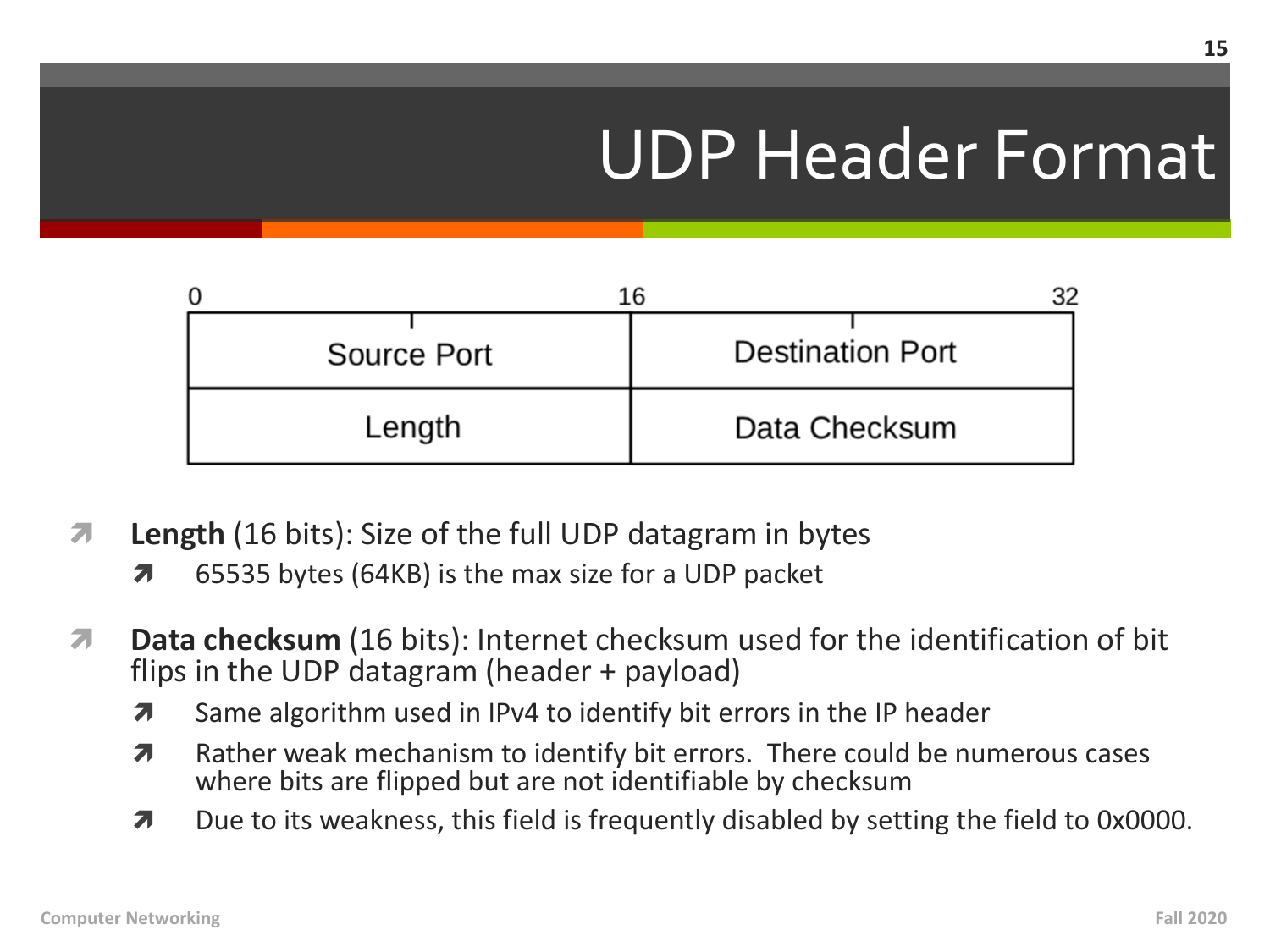## Sockets

- $\overline{\phantom{a}}$ Socket: Sockets are data structures that the operating system uses to handle the communication between
	- $\overline{\phantom{a}}$ The application instances at runtime, and
	- The underlying transport layer service (implemented in the OS)  $\overline{\boldsymbol{\pi}}$
- The OS provides an API ("socket API") to the user-level 7 applications
- User-level applications use socket API to establish connection to 7 (potentially remote) processes
- Socket API provides different functions for applications to talk to 7 the underlying transport layer service, therefore
	- 7 Different transport layer protocols have different socket APIs
	- UDP sockets are (modestly) different from TCP sockets Л.